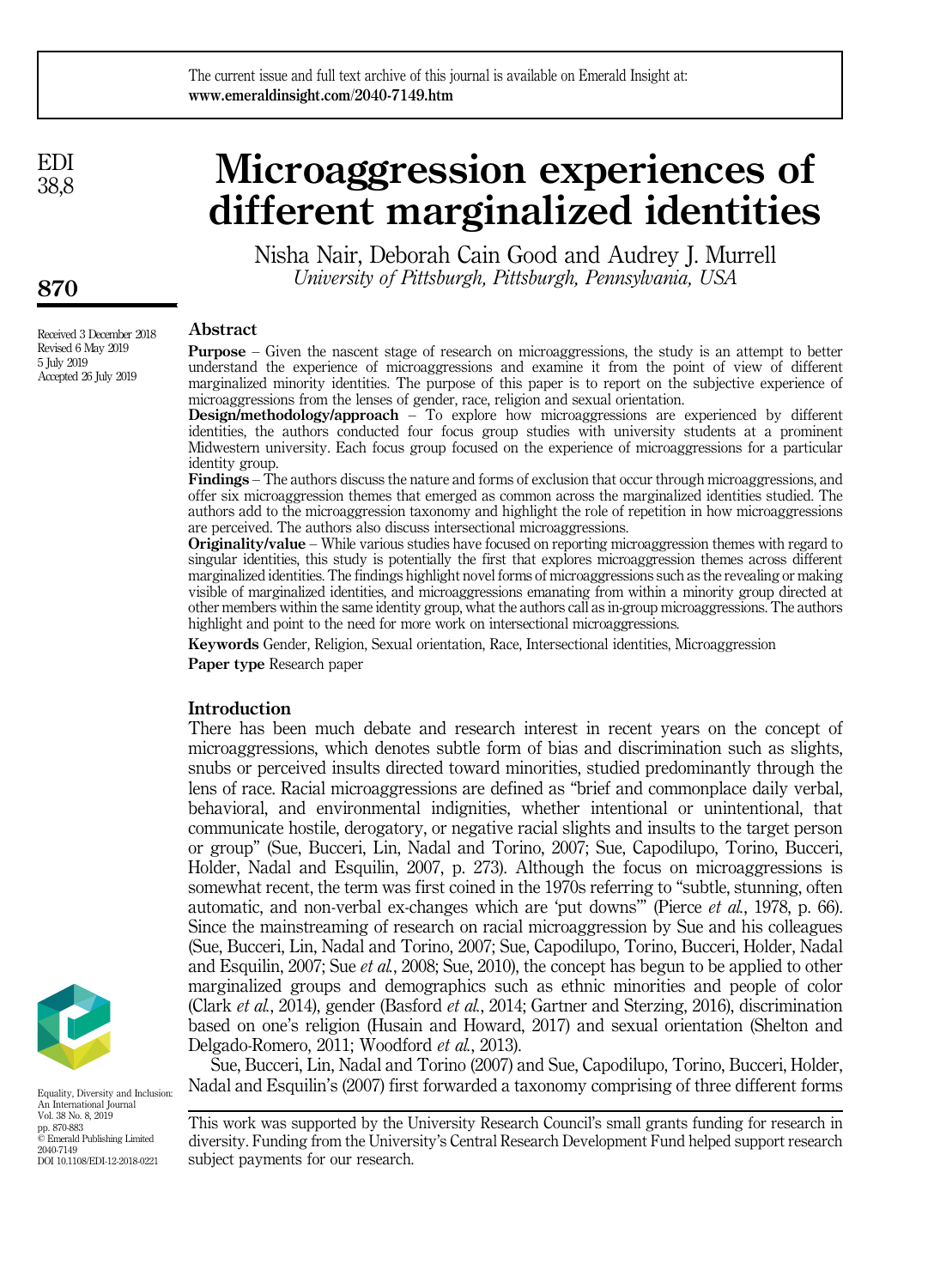of microaggressions, with microaggressions classified as microassaults, microinsults and Microaggression microinvalidations. Microinvalidations would refer to things that invalidate a person's unique identity. An example of this would be the use of heterosexist language, such as when a male pronoun is used when addressing a mixed gender group. Microinsults can take forms such as when someone acts surprised to find an African American doing well in math or engineering (Sue, 2010). Microassaults tend to be blatant slights, intended often as a willful put down by the perpetrator or aggressor.

Microaggressions are typically less visible and have also been linked to more subtle forms of discrimination and racism (Nadal *et al.*, 2014). In his book on microaggressions Sue (2010) argues that microaggressions can be much more detrimental to those with minority identities such as women, people of color, or those with non-conforming sexual orientations, than active exclusion or discrimination expressing itself as explicit racism, sexism or homophobic behavior. This is particularly so, since microaggressions are often invisible and subtle, passing under the radar of active consciousness even for those expressing the microaggression. Sometimes, the perpetrator of the aggression is unaware of it, or other times the slight may not even be intended. These can still be damaging (Sue, Bucceri, Lin, Nadal and Torino, 2007; Sue, Capodilupo, Torino, Bucceri, Holder, Nadal and Esquilin, 2007) because it operates beneath the surface and might express racist attitudes that might otherwise be consciously disavowed.

Some like Lilienfeld (2017) argue that the microaggression research program is at an embryonic stage of development being underdeveloped both conceptually and methodically. Lilienfeld offers a number of recommendations for taking the microaggression research forward, such as providing greater clarity on the operationalization of microaggressions and acknowledging the multiple dimensions along which marginalized identities can experience acts of microaggression. Others like Sue reiterate that given their complexity and the experiential reality of it, microaggressions are best studied from exploring the lived realities of marginalized groups.

A step in this direction, our study is an attempt to understand the nature and forms of microaggressions directed at people with minority identities. It is in response to scholars like Holmes (2010) who call for redefining how we look at and study diversity by paying attention to the more subtle forms of discrimination and exclusion. Through in-depth focus groups with different identity groupings along race, gender, religion and sexual orientation, we explore the varied ways in which microaggression can translate to perceptions of exclusion. We also consider the intersectional microaggressions experienced by subjects when they subscribe to more than one minority identity. Before we report on the results of our study, we first examine the extant literature on microaggressions directed at some of the marginalized identities.

## Microaggressions directed at marginalized identities

Racial microaggressions. The study of microaggressions, while somewhat recent, has seen a lot of interest and focus directed at microaggressions pertaining to race and ethnicity (Nadal et al., 2014; Sue, Bucceri, Lin, Nadal and Torino, 2007; Sue, Capodilupo, Torino, Bucceri, Holder, Nadal and Esquilin, 2007; Sue et al., 2008). Racial microaggressions are the slights, snubs, insults or environmental indignities that are racially charged and directed at people of color or racial and ethnic minorities in any context. Much of the work on racial microaggressions has focused on the microaggressions directed by Whites at Black Americans (Sue, Bucceri, Lin, Nadal and Torino, 2007; Sue, Capodilupo, Torino, Bucceri, Holder, Nadal and Esquilin, 2007). Some studies have looked at the experience of microaggressions among students of color. Harwood *et al.* (2012) identified four racial microaggressions themes with regard to the experience of students in residence halls, such as the presence of racial jokes or racial slurs written in shared spaces. In a separate study

experiences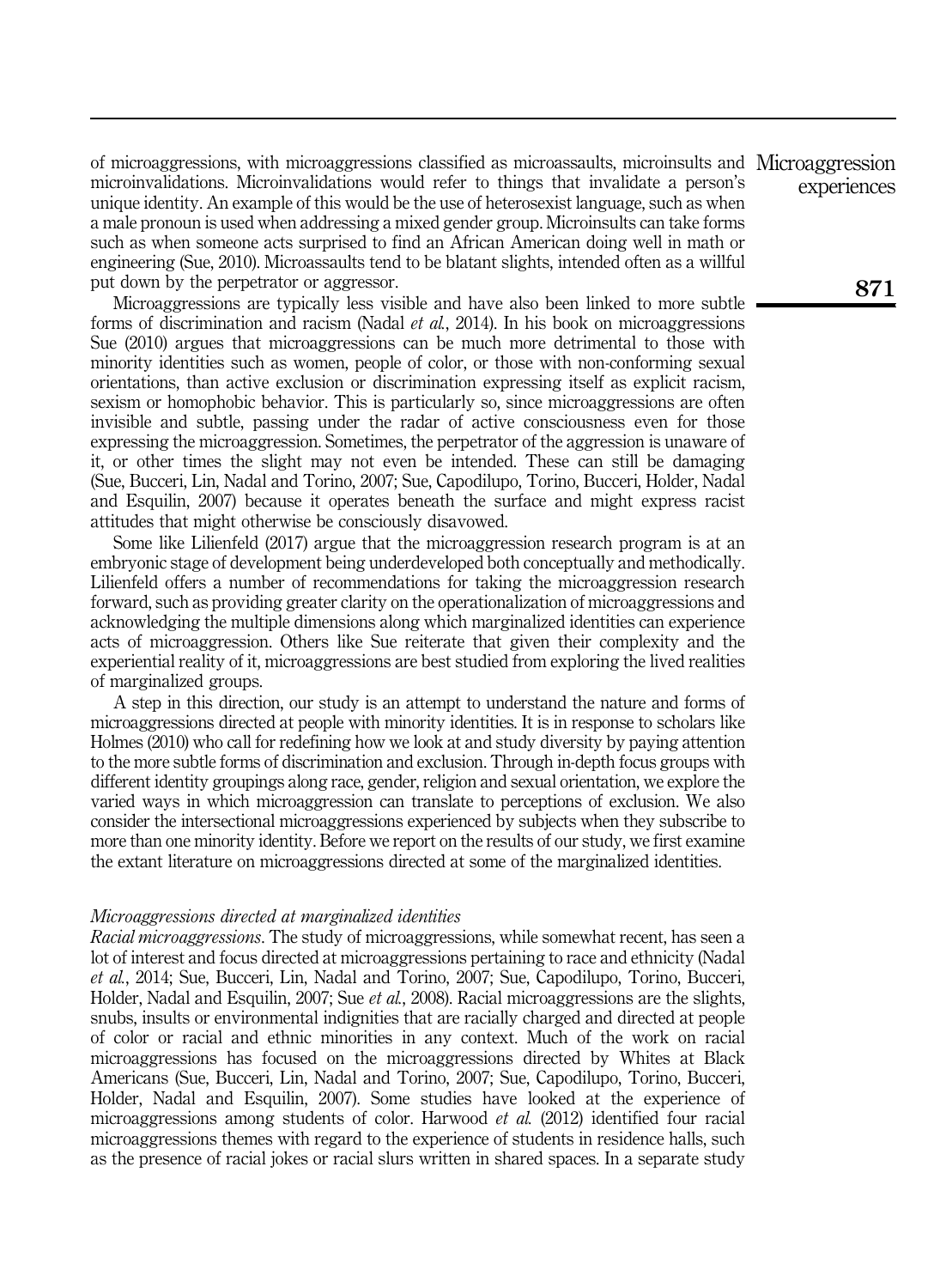examining microaggressions in K-12 classrooms, it was observed (Kohli and Solórzano, 2012) that many students of color encounter cultural disrespect with regard to their names, with such internalized implications of inferiority having a negative impact on student self-perceptions. In a study by Nadal, Davidoff, Davis, Wong, Marshall and McKenzie (2015) and Nadal, Wong, Sriken, Griffin and Fujii-Doe (2015) it was found that racial microaggressions predicted general mental health problems among Asian Americans. Many scholars (Endo, 2015; Nadal *et al.*, 2014) have pointed out that regardless of the intent, racial microaggressions are demeaning or belittling to people of color as they signal an othering or exoticization of other races.

Gender microaggressions. Like racial microaggressions, slights, snubs, demeaning comments or any kind of invalidations directed at women are generally referred to as gender microaggressions. In his book on microaggressions, Sue (2010) discusses gendered microaggression as another type of microaggressions, the basis of exclusion being one's gender. Considering perceptions of gender microaggressions in the workplace, Basford et al. (2014) in their research observe that women tend to detect greater discrimination than men, especially the kind that are more subtle in nature. Gartner and Sterzing (2016) argue that gender-related microaggressions can become a form of sexual violence and serve as a gateway to more problematic offenses if left unchecked. Others like Leung (2017) have shown the link between gendered microaggressions and sexual harassment. Some studies have focused on gender microaggressions directed in specific contexts, such as microaggressions directed at female athletes (Kaskan and Ho, 2016).

Sexual orientation microaggressions. Studies have shown the negative health impact of microaggressions on various marginalized groups based on race and gender, however, little is known about the mechanism and impact of microaggressions on sexual minorities (Sterzing et al., 2017). Some argue that while there is ample research on the detrimental effects of homophobia and overt sexism on lesbian, gay, bisexual, transgender and queer (LGBTQ) people, the effect of subtle bias in the form of microaggressions has not received much attention (Shelton and Delgado-Romero, 2011).

Sue (2010) offers a seven-category characterization of sexual orientation microaggressions, with themes such as oversexualization and assumptions of abnormality. Adding to the theoretical taxonomy, Nadal et al. (2010) offer additional themes such as discomfort or disapproval of LGBT experience and exoticization. Woodford et al. (2013) find a common microaggression with regard to non-conforming sexual orientations – the expression "that's so gay" – linked to holding negative perceptions of gay people. Adding to the potential impact of such microaggressions, McClelland et al. (2016) conclude that negative stereotypes heard early in one's life can have an effect to minimize discrimination through rationalizing.

Religion-based microaggressions. Previous research on microaggressions has focused on microaggressions pertaining to race, gender and sexual orientation to some extent. However, there is a dearth of research focusing on microaggressions toward people from religious minority groups (Nadal et al., 2012; Husain and Howard, 2017). Some have pointed to the increase in microaggressions directed at Muslims post 9/11 America (Husain and Howard, 2017). Based on interviews with Muslim American participants, Nadal et al. (2012) offer some themes of religious microaggressions such as the stereotypes of Muslims as terrorists and the notion of being an alien in one's own land.

Intersectional microaggressions. Intersectionality, as a term coined by the legal scholar Crenshaw that highlights the "multidimensionality of marginalized subjects" lived experiences' (Crenshaw, 1989, p. 139), has been receiving increased attention in recent years. While most of the microaggression research has focused on one kind of minority identity such as racial- or gender-related microaggressions, a few studies have looked at the intersection of multiple minority identities, such as microaggressions directed at Black women. Lewis et al. (2016)

872

EDI 38,8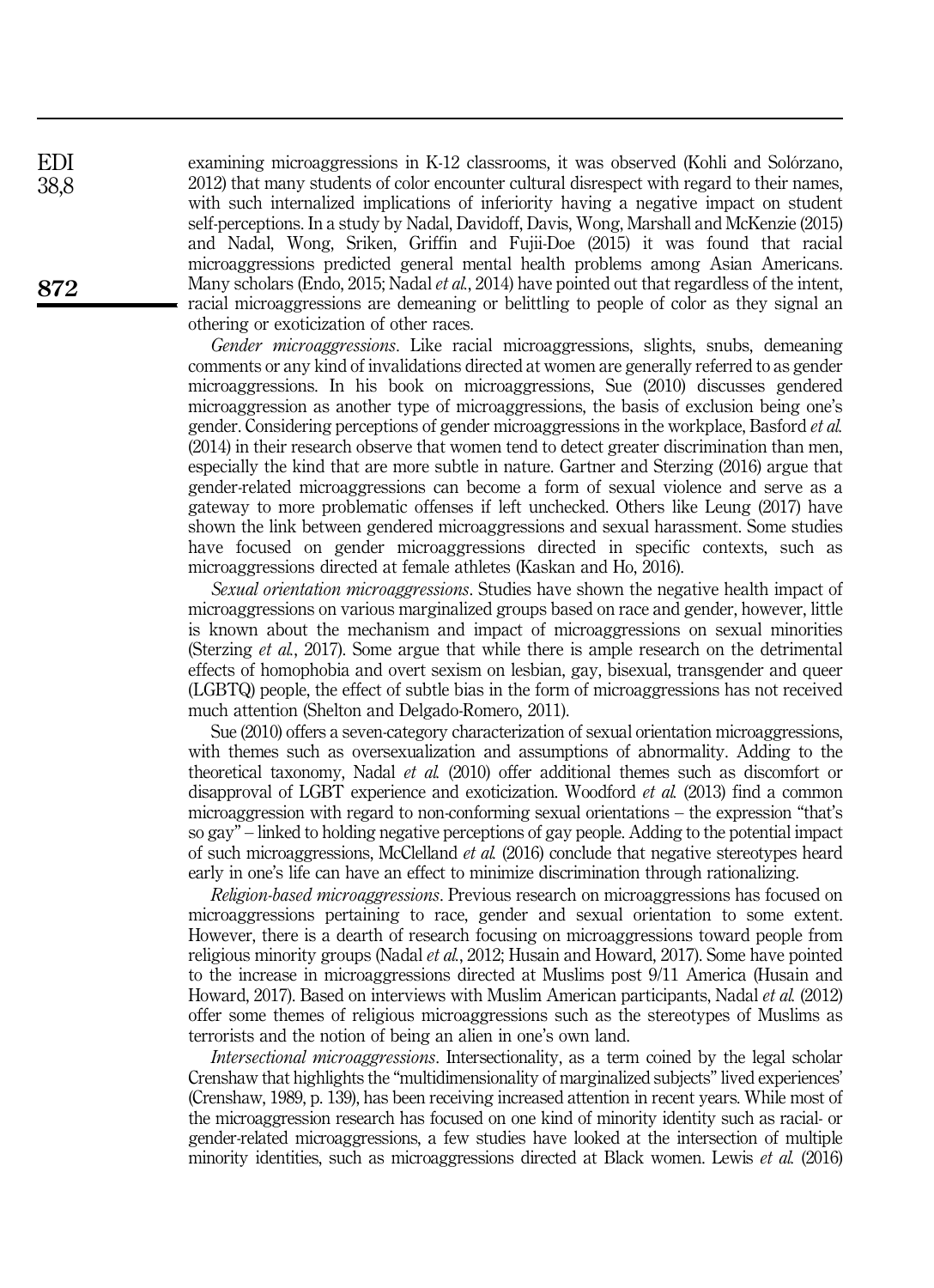focus on the microaggressions experienced by Black women in academia. Their findings Microaggression suggest that Black women experience invisibility, but in the form of being silenced and marginalized based on gendered racial stereotypes, taking forms such as questioning the competence and authority of colored women academics. Gendered racial microaggressions were also studied by Endo (2015) with regard to Asian American women, suggesting that such microaggressions tend to be complex and multilayered, with emergent themes such as hypersexualization of Asian women because of how Asian bodies and femininity have been traditionally objectified in the West. Elsewhere, using a case study approach, Caraves (2018) explores the experience of lesbian/queer Latinas in the prison pipeline and finds the intersection of gender, race and non-conforming sexual orientation leading to compounded stigmatization and insults for the prison inmates. These studies point to the unique ways in which microaggressions play out at the intersection of multiple identities. Some researchers like Sterzing *et al.* (2017) argue that new frameworks are required to capture the multidimensional impact of intersectional microaggressions.

In attempting to understand the microaggression experience, we focus on uncovering the varied forms and nature of microaggressions experienced by different marginalized identity groups and examine the microaggression experiences from an intersectional lens where subjects subscribed to multiple minority identities. We reference intersectionality as an analytical strategy that provides new angles of vision (Collins, 2015) on the phenomenon under exploration, that of microaggressions.

## Methodology

Given the difficulty in operationalization of microaggressions (Lilienfeld, 2017) and the early stage development of research in this area, we employ a qualitative lens to understand the concept of microaggressions and the experience of exclusion. The methodology involved detailed focus group discussions with participants who qualify as holding one or more marginalized identities, and then engaging in a phenomenological analysis of the data. While participant recruitment was not specifically intersectional, in the focus groups, an intersectional discussion naturally emerged. We conducted focus groups with subjects of each identity category to identify the types and nature of microaggressions and related behaviors that may result in exclusion. Focus groups are considered an effective means of obtaining in-depth information on concepts such as microaggressions, which are still in nascent stages of development (Creswell, 2013).

In total, 25 students across four focus groups participated in our study. The four focus groups each focused on the themes of gender, race, religion and sexual orientation related microaggressions. Participants self-identified themselves as belonging to one or more minority or marginalized identity having experienced some form of microaggression, with four focus groups organized around the identities of female  $(n = 7)$ , racial minority  $(n = 7)$ , religious minority including absence of a religious affiliation  $(n = 8)$  and self-identified as LGBTQ  $(n = 3)$ . Each focus group was structured around one identity, but the experiences discussed were still driven by participant's intersections. Average age of participants was 28.2 years, with the youngest participant being 20 years old, and the oldest 39 years. Females comprised 62 percent of our sample while 38 percent were male. All participants were students of a large Midwestern university in North America. Majority of the participants were graduate students (76 percent), and 24 percent were undergraduate students.

## Data collection

For each of the focus groups, we used a semi-structured interview protocol adapting Sue, Bucceri, Lin, Nadal and Torino (2007) and Sue, Capodilupo, Torino, Bucceri, Holder, Nadal and Esquilin's (2007) guide for interviews on microaggressions. The questions were also

experiences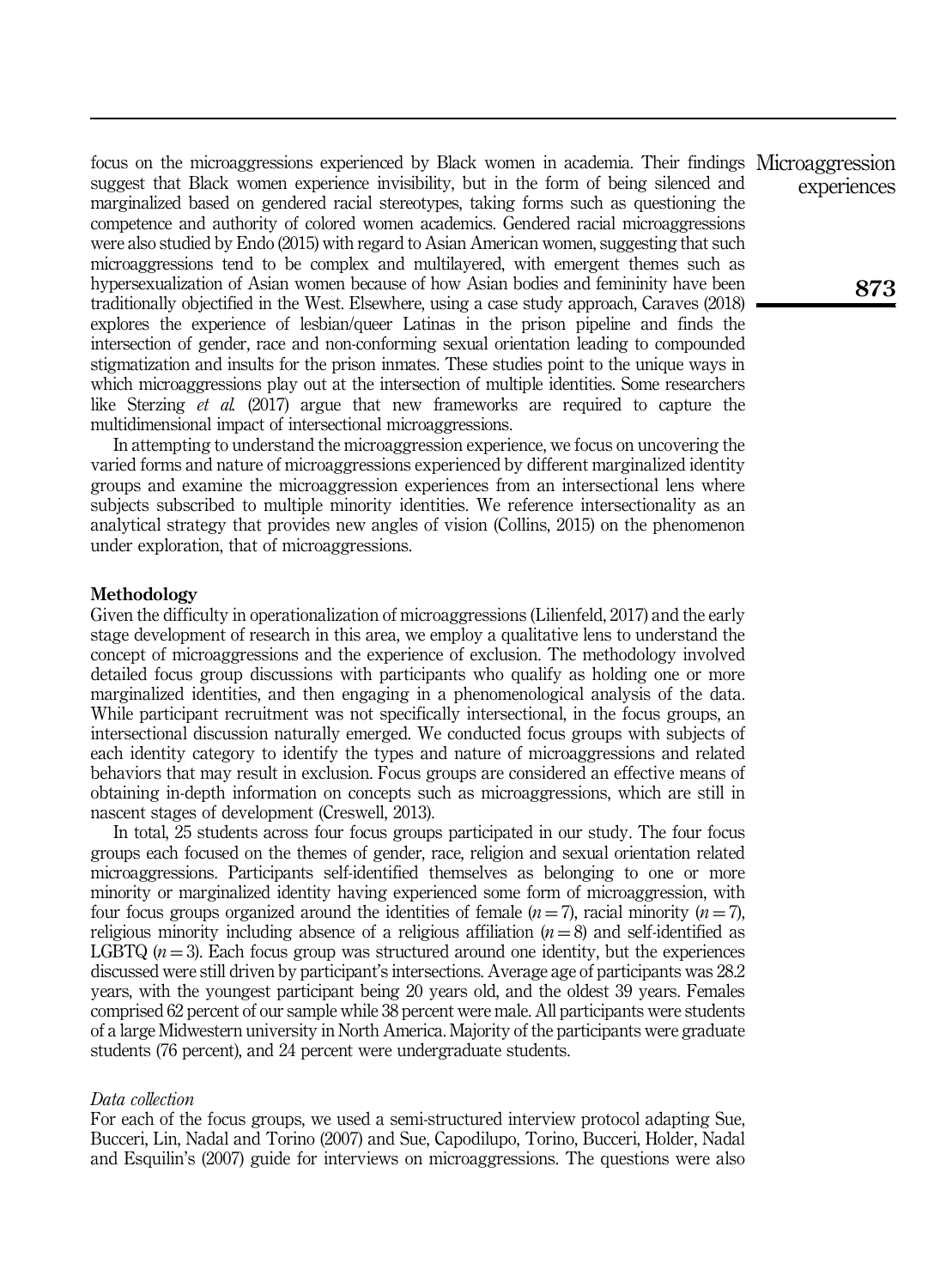modified for each focus group type. To initiate dialogue, we began each focus group by defining/describing the concept of microaggressions and then inviting participants to share their thoughts and experiences, or by asking a few directed questions from our developed focus group guide. All questions were kept open-ended to provide sufficient room for participants to articulate their thoughts and elicit participant's real-life experiences of microaggressions. An example of a question we used in our protocol was – "Have you ever been in a situation where someone has said something to you, knowingly or unknowingly, that made you feel invalidated, discriminated against, singled out, slighted, or snubbed, owing to your minority identity?" Another sample question: "What are some of the subtle ways in which someone has made you feel uncomfortable about your minority identity, perhaps without intending to?"

Participation in our study was solicited through advertising in student clubs, invitation mails sent to students enrolled in our respective classes and through the respective program offices to the entire student community, and by word of mouth. Participants were compensated for participating in our focus group through student WePay cards (\$40), as our study was funded by the University Research Council's funding on diversity.

Each session lasted between 90 and 120 min. Two of the authors, alternating between the roles of facilitator and note taker, facilitated all focus groups. The focus groups were all audio taped with the permission of participants, and then later transcribed removing any identifying information prior to the data analysis.

#### Analysis

Since microaggressions are best understood by exploring the lived experience of the recipients themselves (Lilienfeld, 2017), our qualitative analysis followed a phenomenological approach that focuses on uncovering the commonality of a lived experience, using the guidelines of Moustakas (1994) and Creswell (2013). This included: developing the transcripts of the interviews/focus group sessions, a detailed reading and re-reading of the transcripts to get a sense of the whole, extracting relevant and significant statements, identifying the central themes and/or subthemes and integrating these emergent themes into the description of the phenomenon of microaggressions.

Two members of the research team read all transcripts independently to develop themes, and then a third member of the research team looked at the data independently to offer a neutral perspective. Themes that were similar or in common were collapsed into one and named accordingly. Any disagreements were resolved through consensus by all team members. This helped to establish the validity and integrity of the coding (Creswell, 2013).

Our analysis revealed some underlying themes across the different identity groups studied. Instead of focusing on a single identity dimension, our analyses examined the common themes and experiences shared across marginalized identities experienced by participants in our research.

## Underlying themes of microaggressions

Our analysis of the varied microaggressions as perceived across the identity categories of race, gender, sexual orientation and religious affiliation, led to a delineation of the following six themes linked to the perception of exclusion for marginalized identities: denial of full selfhood, invalid assumptions, invisibility and visibility, misplaced nicety, implicit othering and in-group reductionism. We discuss each of these in the following sections.

Denial of full self-hood. These are the kind of microaggressions that deny an individual's full-personhood through remarks, actions or behaviors that lead recipients of such microaggressions to feel they are viewed in stereotypical terms, caricaturized or reduced to a token representative of their identity category, which then becomes invalidating of their full self. Some of these microaggressions emerged from being perceived singularly through the

874

EDI 38,8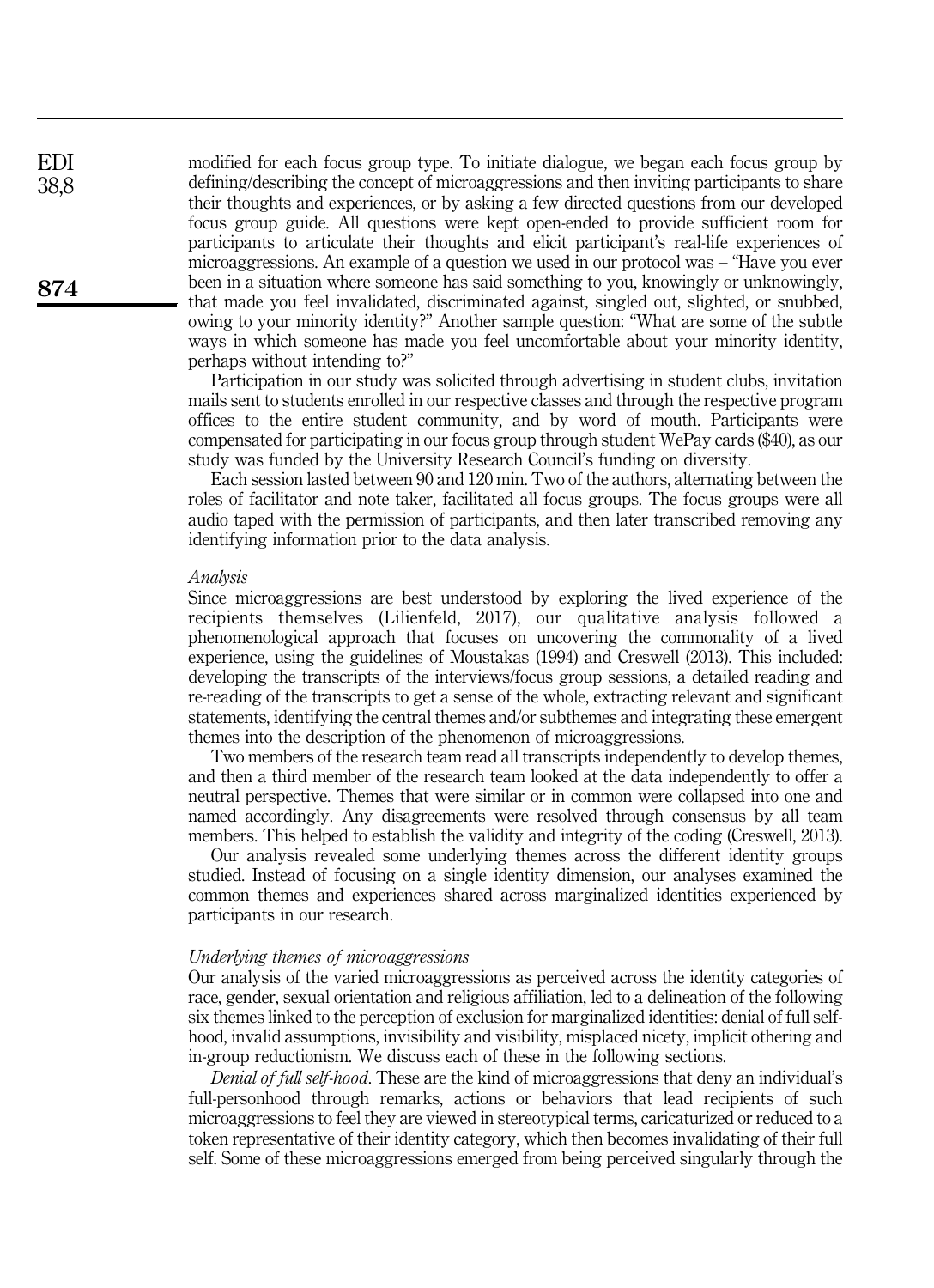prism of race. For example, one of the participants questioned motives behind his Microaggression involvement in certain groups and networks as merely a form of tokenism that deprives him of full self-hood: experiences

Just because you see a black person and then does that mean that I am a benefit to you? Like am I around you because I make you feel better about yourself because you have one black friend or two black friends in the group?

Even when the individual is viewed in positive terms, but in a limited way through the prism of race or gender, it can be interpreted as a microaggression, as the following excerpt illustrates:

So for National Black conference this year, I was asked to join the team afterwards, first because they had changed the requirements for it because Prospanica had joined with National Black this year and I'm pretty much like the only female Latino representation in our year. And so while it was a positive thing of why they're asking me, it wasn't to me! It was like you're asking because I'm the only person. You're not asking me because you wanted me to be here, you're asking me because you need me to fill this role […].

Here the microaggression is located at the intersectionality of race and gender. The participant in this case subscribed to two minority identities (female and bi-racial), and the microaggression was perceived in relation to both of these identities. This kind of reductionism also happens with regard to gender, through everyday conversations conveying a denunciation of the full self for women:

I get congratulated on being married over getting the MBA. Really […] marriage doesn't take up a skill, I mean you have to meet a good person and all. Really, I'm in graduate school right now, can we talk about that? Congratulate on me that. It's a huge accomplishment!

While comments like the above are perhaps innocuous and would rarely be intended as a slight, if the recipient perceives it as a denial of their full self, especially when professional accomplishments are cast as less relevant for women in comparison to their familial roles, it can be construed as a form of invalidation and thus a perceived microaggression.

Invalid assumptions. Microaggressions that carry a messaging of some kind of invalid assumptions made through either direct remarks or innuendo, fall into this category of invalid assumptions about the targeted individual or their identity category.

For someone who identifies as being bisexual, the following excerpt highlights the frustration of having to deal with some invalid assumptions pertaining to her sexuality:

People will just make a comment like, oh, you're a lot of fun to be! The implication is, oh, I must obviously be okay with threesomes! Whoever the man that I'm dating is so lucky, because I'm gonna fulfill all of his fantasies about bringing other women home with us. Because that must be what I'm into! Just a lot of assumptions.

Here the microaggression is at the intersection of gender and sexual orientation. The slight is perceived to both the identities (woman and bisexual), potentially rendering the aggression even more potent, much like the microaggressions perceived by Latina lesbian prison inmates in Caraves's (2018) research.

When it comes to women, assumptions about the careers of women being subordinate to their familial responsibilities were a kind of noted microaggression:

Part of the reason I left my previous job was I got married and my boss kind of thought like, oh, she's gonna get married and have kids. And he would say, "Don't have kids and leave!" I felt like they were subconsciously thinking I would leave and giving me fewer responsibilities when the reality is I don't have any children. You don't know if I will, or if I want to.

Sometimes, it is the implicit pressure to confirm to a religious identity, and the invalid assumption about religious affiliations or preferences, which serves as a microaggression.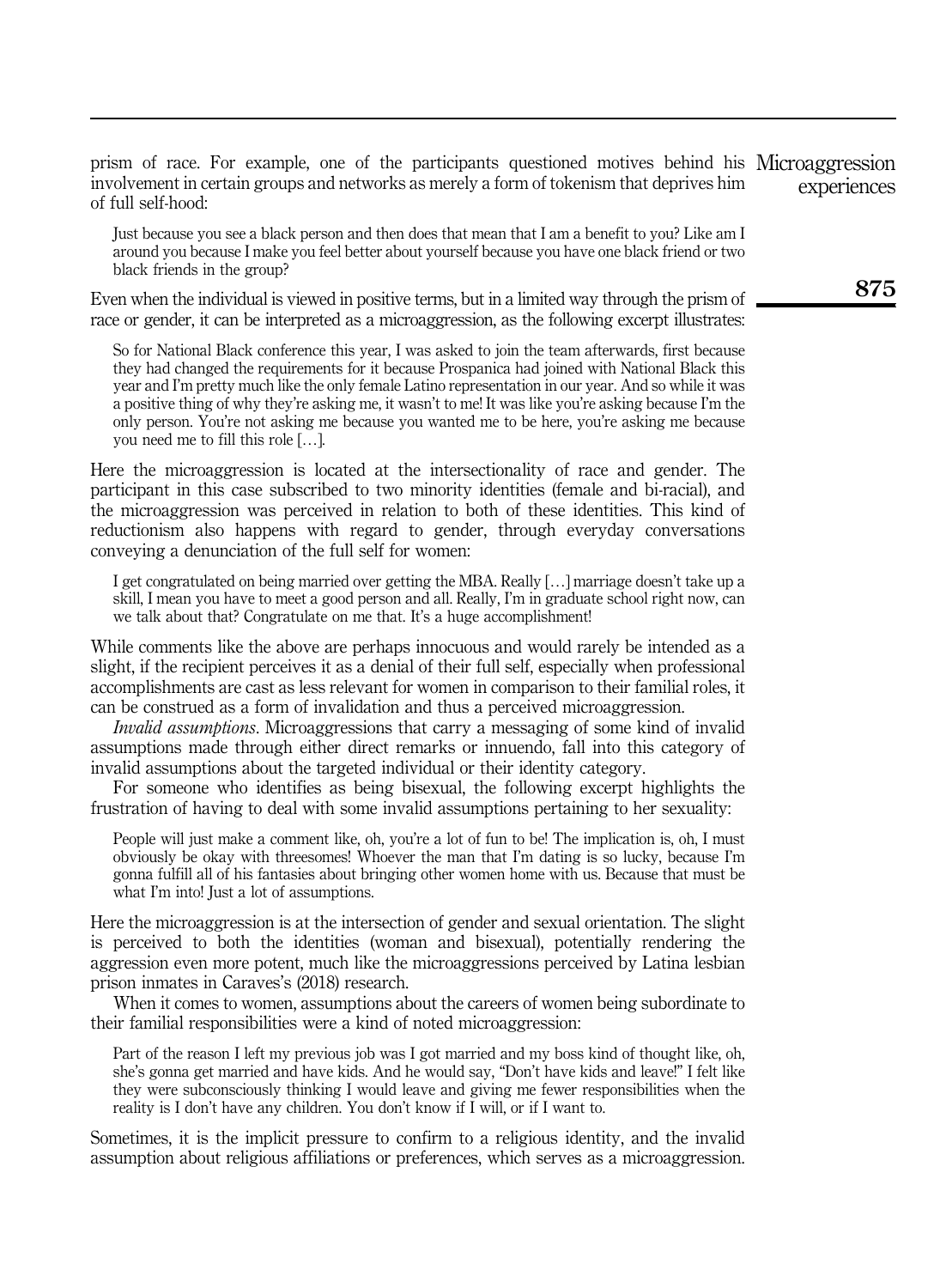As one participant noted, this was especially true with regard to her mother's assumptions about her son's religious identity: EDI 38,8

> My Mom is Catholic. I have a son, and when he was born, she just assumed that I would have him baptized, even though I've been a very outspoken atheist for pretty much my whole adult life. And when I informed her that that would not be happening, she was just aghast. We literally had a conversation that went like this: If you don't believe in this, then it won't hurt to have him baptized. But mom, I don't believe in this, so why should I do this? Well just do this to make me happy! But it's not my belief.

Assumptions such as these that signal ignorance of one's identity or professed beliefs, hostility or derision of the marginalized identity, can all serve as a slight, especially when they entail invalid assumptions.

Visibility and invisibility. While the theme of invisibility has previously been identified in the microaggressions literature (Sue  $et$  al., 2008), our analysis revealed that there is a corollary to invisibility, that of visibility – one's marginalized identity being made visible, usually in an uncomfortable way – that can also translate into a microaggression.

Invisibility refers to the notion of feeling left out, or negated through snubs or invalidations, such as what one participant observed:

Once somebody came into our classes to advertise their class, and he said – "your wives must be so proud of you." And he didn't address both genders, when the class is like 40% women. And I was like, what is going on! It stuck with me.

Visibility, on the other hand, is when one's identity is brought front and center, and the process of highlighting the differing identity, creates an othering, and therefore signals a slight. An example of one such religion related visibility is offered, where perceived pressures to participate in prayers of the dominant faith in a public sphere when someone did not subscribe to the same faith, led to discomfiture:

And I remember the one time 'cause we had like a chore chart, and I was in one of the chores at one of my summer camps, and it was my turn to do grace, and I had no idea what to do. And I was like panicking the whole night before, and I remember I ended up going up to my counselor and telling her that this is not something I have ever done.

Thus, while being made invisible can clearly hurt, being thrust in situations where one's otherness is clearly made visible can be an equally uncomfortable space for marginalized identities to occupy.

Misplaced nicety. This category of microaggressions refers to those unintended comments or actions that might appear on the face of it as offers of help, benevolence, chivalry or even compliments, but if you scratch the surface, the recipient of this communication may likely perceive the seeming nicety impregnated in the dialogue as a microaggression. To make this clear, here are some examples offered by some of our interviewees:

I remember when I (African American male) moved to Indianapolis and they were giving me a salary way above the popular. So I ended up reaching out to a person who was showing the apartments and then I told them specifically I wanted to see these three or four apartments. He showed me those three or four apartments then he brought me to a low income housing and it's like if you qualify, you'd be able to move into an apartment at a ridiculously low rate. But you know, at that moment I didn't think about it, I thought he was just being nice. But then I'm like, wait, that's not right. Like why are you showing me? You are not going to show my coworkers the same apartments.

Here, it is possible that the realtor offered up additional choices as a potential offer of help, well intended and hoping to save his client some money, but the client, on afterthought, took it as a racial affront. So even a potentially well-meaning action that may have a subtext of prejudice, or an unconscious bias at play, can translate into a microaggression.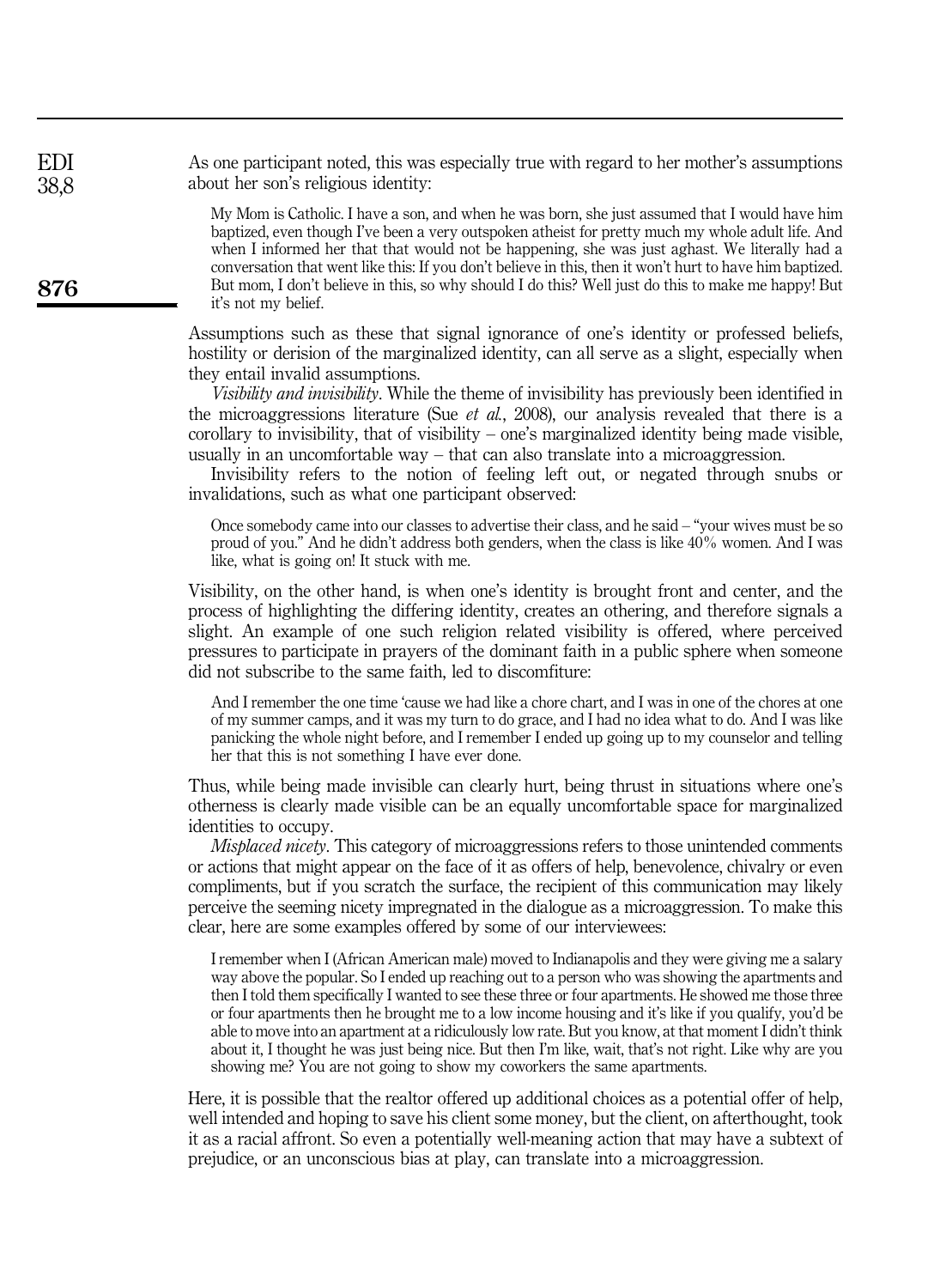A number of women in our focus group, spoke about actions and behaviors directed Microaggression toward them by men that appeared as offers of help or even chivalry, but in the work context, made them feel incapable and seemed misplaced. An example of this is highlighted below: experiences

During the summer, I worked at a moving company. So like moving, lifting things up, and carrying them around is literally my job. And so any time I was back in the warehouse, if I will pick something up, the big guys around would automatically jump up and say "No, No […] put that down." They would take it just because they thought I couldn't carry things. And then if it was heavier and I would carry it they would be like – oh wow, you could carry this! It made me so mad. I hated it!

While microaggressions such as the ones mentioned above are often unintended, and may appear as niceties, chivalrous behavior, or respect and courtesy extended to the women at hand, such communication is often laden with micro messaging. On the surface, they may seem okay, but it winds up subscribing to the stereotype that women are weaker and can signal an invalidation of the professional worth of women, who may well be capable of carrying out the task, especially when it is within their sphere of work. There thus appears to be a fine line between being helpful or acting chivalrous, and stepping on one's professional competence and thus offending.

In-group microaggressions. Much of the microaggressions literature has focused on microaggressions directed by one identity group to another, usually a more powerful or higher status identity group directing the microaggression to a minority identity group, such as microaggressions issued by Whites to Blacks, men to women or straight people to sexual minority groups (Sue, Bucceri, Lin, Nadal and Torino, 2007; Sue, Capodilupo, Torino, Bucceri, Holder, Nadal and Esquilin, 2007; Sue, 2010). Surprisingly, one of the themes that emerged in our focus groups was this notion of microaggressions issued within the same marginalized community, where there is an othering or a put down, slight or snub directed by a person of a marginalized group, toward another person within the same marginalized community or identity group:

Within the black culture people are more like microaggressive towards each other within black culture than outside of it, honestly. Interactions about skin tone, hair, male-female interactions. Things like […] oh well you're light skinned, you're yellow bone, you're better, you're cool. Your hair is nicer than the other person's hair. Like within black culture there's so many different layers of that which exists in terms of how you are perceived or welcomed even within your community and your own blackness.

Similar comments were also observed with regard to the LGBTQ community, as the following quote makes evident:

There's also a lot of uncomfortable pushback from within the LGBTQ community itself. Where we're not quite gay enough to be gay, or we're not quite straight enough to be straight.

With regard to a gendered microaggression directed by one woman to another, one participant reflected:

One time I was in Starbucks studying for my GMAT, and there was this woman who was asking me about it. I was like, oh, it's really difficult. She goes "well you're pretty, you'll be okay in life!" So as a WOMAN, I was like, we cannot do this to ourselves.

Comments such as these, where an othering or a put down is issued to a person from within the in-group (whether intentional or unintentional), were seen as being more microaggressive, than when a microaggression is issued by an out-group member. These comments were registered as more invalidating or insulting to the perceiver, viewed as being far more detrimental to one's identity and self-hood, as it struck to the core of one's identity.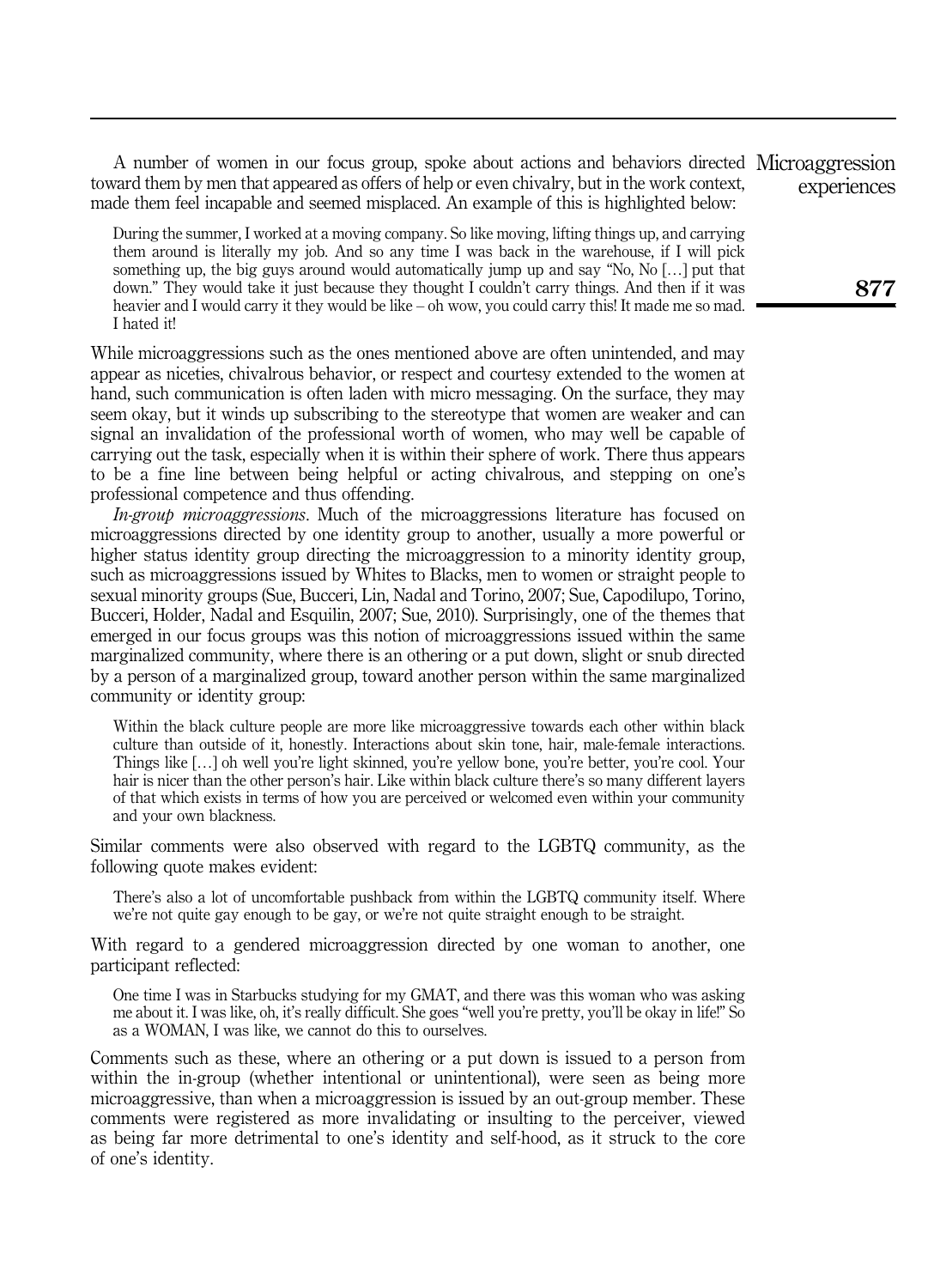| EDI<br>38,8<br>878 | <i>Implicit othering</i> . What we label as implicit othering is the class of microaggressions<br>where exclusion is rendered implicitly, seeping through the cracks in everyday<br>conversations, where a process of othering is set in motion, oftentimes inadvertently.<br>Casual references, conversations or actions and behavior that bring to the surface implicit<br>biases or denote exclusion.<br>For example, in the excerpt below, a form of greeting connotes an othering that is<br>also misplaced:                                                                                                                                             |
|--------------------|---------------------------------------------------------------------------------------------------------------------------------------------------------------------------------------------------------------------------------------------------------------------------------------------------------------------------------------------------------------------------------------------------------------------------------------------------------------------------------------------------------------------------------------------------------------------------------------------------------------------------------------------------------------|
|                    | I used to work at a French bakery and every time someone comes in we had to say, "Bon Jour"<br>and I said that like normal, and this lady came in and she was like, "Oh Hello! Or actually, I guess<br>I can also say Namaste!" I mean there was no reason for her to say that, and also, you are<br>assuming I am Indian. I guess it was not necessarily to be rude, just that there was not any reason<br>for her to say anything.                                                                                                                                                                                                                          |
|                    | Statement, such as these based on implicit assumptions, carries with them an othering<br>that is received by the recipient as an exoticization, and when misplaced, becomes<br>even more of a slight. Whether through compliments, or well-intended gestures, when<br>an othering is generated during the course of the conversation, it takes the form of<br>a microaggression.<br>Latent prejudices or feelings of superiority that an individual may not be aware of, or<br>may even actively disavow consciously, but still comes through in inadvertent slips that<br>surface those beliefs, can also serve as microaggressions, as this quote suggests: |
|                    | When I was in High school, one of the guys on our football team was doing an interview or<br>something on our local radio. I can't remember exactly what he was talking about, but he had said<br>something along the lines like [] "We have a lot of minorities, and women, and normal people<br>[]" And later he felt bad about it and everybody was trying to defend him, but it obviously was<br>like a subconscious thing, like some part of him must have believed that!                                                                                                                                                                                |

EDI

Such inadvertent slips were also observed in the use of exclusionary language and choice of pronouns in our everyday discourse:

So when people say, do you have a girlfriend, I have to say I don't, but I have a boyfriend. So just say, do you have a partner.

These varied forms of othering, often delivered unconsciously, serve to invalidate identities or signal an implicit bias at play.

Microaggression perceptions influenced by frequent exposure. In delineating the underlying themes of microaggression directed at marginalized minority identities categorized as denial of full self-hood, invalid assumptions, visibility and invisibility, misplaced niceties, in-group reductionism and implicit othering, we also observed that perceptions of microaggressions are particularly sensitive to the frequency and exposure to similar occurrences in the past for the recipient. For example, many African Americans noted that comments or questions about their hair or weave, while emerging from a space of curiosity, can also be construed as microaggressions. As one Black woman noted:

I understand it's about curiosity, but it's also just annoying because if I just came every day and obsessed about one little thing about you from dozens of people, every time you slightly changed something. Like you have on red today. If you came in tomorrow wearing green and every time wore green I'm like, oh my God, where did get it? So why did you pick green? So did you purposely buy green or did someone give it to you? Like after a while it's like, leave me alone about my hair! But we don't have the luxury of saying that, then you're rude, and then you're this angry black woman […].

Acknowledging that questions about their hair may only be borne out of curiosity, and the person asking may not be intending it as a slight, our participant noted that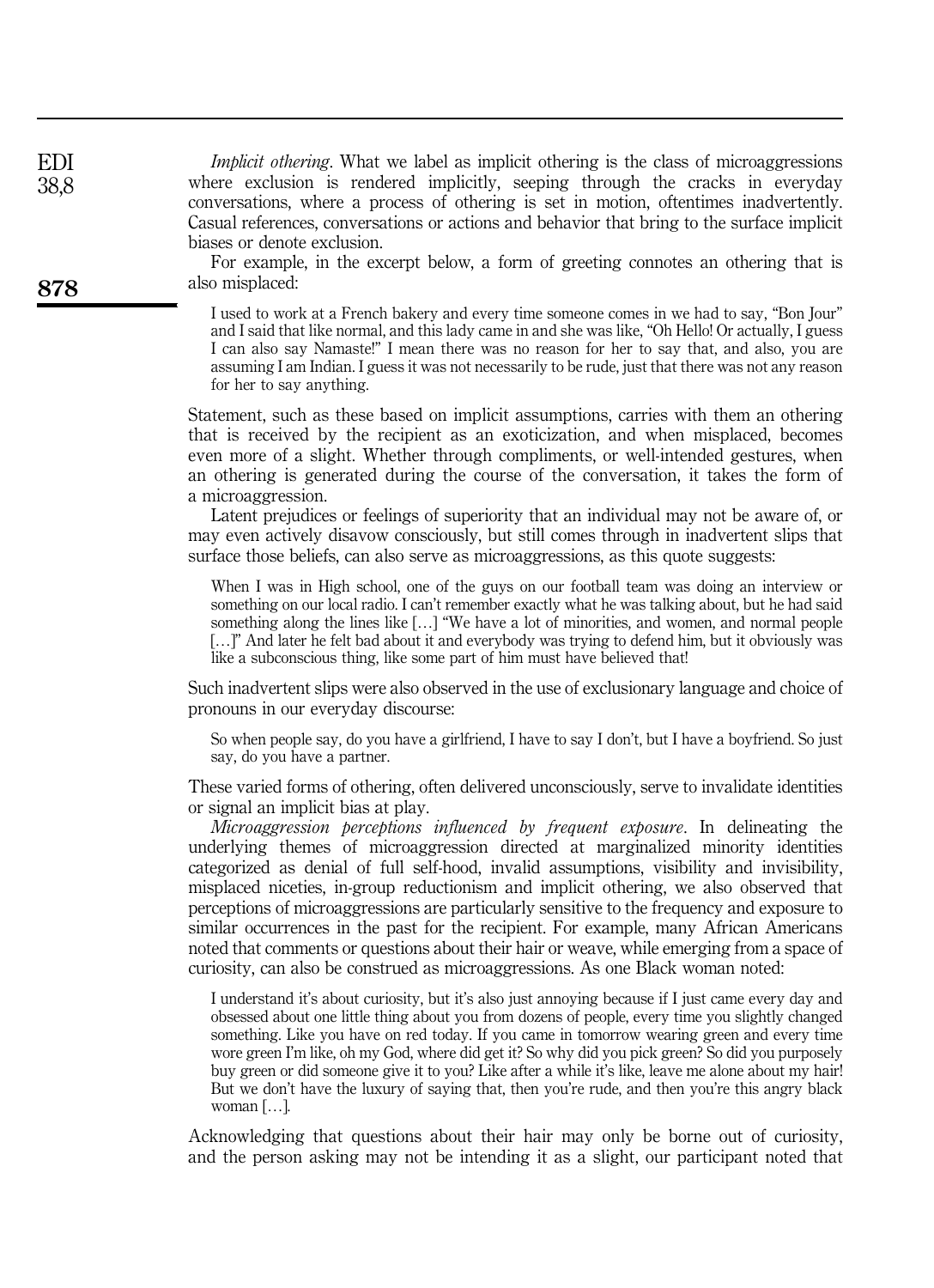it is the repeated exposure to such comments and othering, which renders the perception Microaggression of a microaggression: experiences

And it might be that one person for whom this is their first time asking or learning, but for the person who's receiving it, that's just the straw that broke the camel's back.

Thus, it is often not the severity of the specific microaggression at play that may contribute to the perception of slight, but the compounded effect of similar microaggressions that the receiver has had to contend with in the past. In this case, there exists a certain pre-conditioning to things like hair for African Americans, where seemingly innocuous questions (curiosity about a Black woman's hair) has the potential to be interpreted as a microaggression, owing to the history and cycle of repetitions that signal a constant othering and exoticization.

## **Discussion**

Microaggression, or the varied forms of knowingly or sometimes inadvertently communicated slights, snubs, rebukes or invalidations that signal some degree of exclusion, is an area of increasing research interest. Because these are tacit and subtle in nature, they sometimes slip through the cracks of awareness, even though their effect on the recipient can be potent. If someone perceives the words, actions or behavior of another individual as a slight, put down, or invalidation of some sort, even when that may not be the intent of the other party, it would still qualify as a microaggression if it is experienced as such. Existing literature on microaggressions has tended to focus on singular identities, and even within that, understandably so for a phenomenon whose understanding is still evolving, there is much variation in how microaggressions are classified or categorized (Lilienfeld, 2017).

Our research is an attempt to shed greater light on the complexities of the nature and forms of microaggressions for different marginalized minority identities. Through focus group discussions with individuals across four identity categories of race, gender, sexual orientation and religious affiliation, we unearth some common themes of microaggressions across the identity categories, using a phenomenological approach.

In analyzing the nature of microaggressions across the minority categories we studied, we found some common themes and types of microaggressions that marginalized minority identities faced, be it from the perspective of race, gender, sexual orientation or even non-majoritarian religious affiliation. Thus, we classified the microaggression themes pertinent to the marginalized minority identities we studied as: denial of full self-hood, invalid assumptions, invisibility and visibility, misplaced nicety, implicit othering and in-group microaggressions. While some of these themes like invisibility have been identified in the literature previously (Sue *et al.*, 2008), our research also points to other kinds of microaggressions that have not been discussed before.

Our findings suggest that while invisibility can lead to exclusion, it is also "visibility" that can be problematic. We highlight how the act of making visible (drawing attention to one's marginalized identity) can be a form of debasement that contributes to the experience of exclusion. Our analysis also reveals that acts of seeming kindness, courtesy or offers of help, which are misplaced in some way with regard to minority identities, can also jar and serve to invoke a sense of inadequacy, ineptness or othering. Thus, even when an apparent slight is not intended and on the surface appears as a positive remark, comment or behavior, it can still have the potential to evoke a slight or to offend. Similarly, while microaggressions are subtle, they can be explicit or even implicit, surfacing unconscious biases that slip through the cracks ever so often in everyday conversations.

Based on our identified categories of visibility, misplaced nicety and implicit othering, we also attempt to extend Sue's (2010) taxonomy of microaggressions delineated as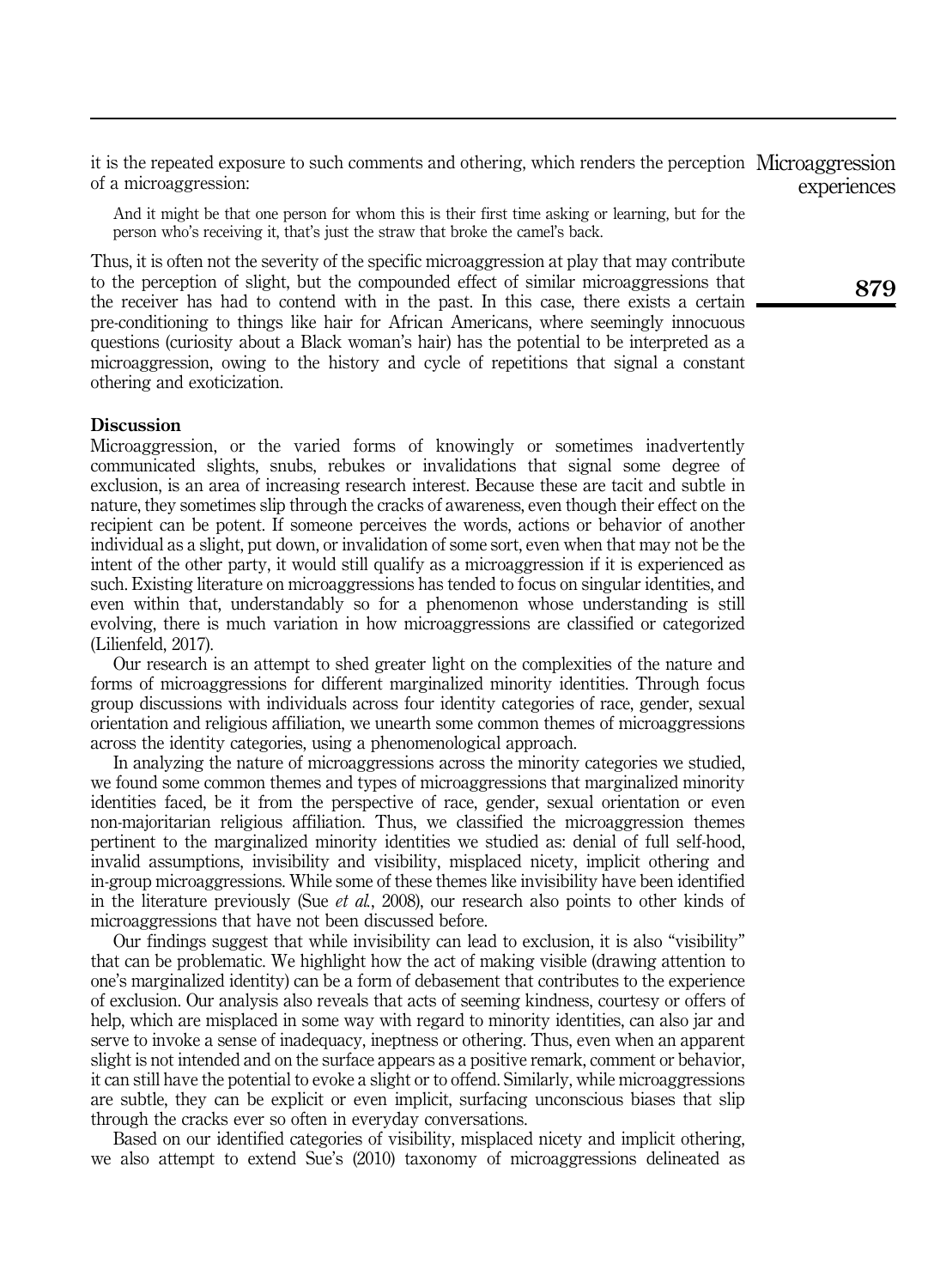microassaults, microinsults and microinvalidations, by adding a fourth form, called micro differentiation. This would refer to things like visibility and implicit othering, where words, expressions, actions or behaviors draw undue attention to the minority identity when not warranted, lending to an othering and discomfiture for the recipient of the microaggression.

What is also noticeable in our emergent themes is another class of microaggressions, what we call as in-group microaggressions or in-group reductionism, which alludes to microaggressions directed by people from within the in-group to other in-group members. A focus on this kind of microaggression is warranted, since much of the microaggression literature thus far has tended to focus on microaggressions directed by someone in power or of higher status toward those with perceived less power or lower status (Sue, 2010). One of the contributions of this paper is to highlight the kind of microaggressions that exist within and between in-group members. These slights or rebukes were perceived by recipients as being far more damaging to their self-worth than if they came from an out-group member, as the blow from within hits at the very identity they share with the perpetrator of the microaggression. The resulting exclusion is also felt more excruciatingly in this case. Such in-group microaggressions could also manifest through the internalization of Eurocentric beauty norms and heteronormativity, such as when Black women feel pressure to conform to certain beauty standards and are judged on the degree of their blackness. Further research would be needed in this area to fully understand the nature of these in-group microaggressions.

Many things can impact the severity of the experienced microaggression, and while it was not our explicit intent to examine all the influencers of microaggressions, our research did highlight that the perception of the microaggression rarely occurs in a snapshot, or is colored by the singular experience at that moment in time. Many of our respondents spoke of how the microaggression has to be viewed in the context of the history of similar experiences encountered in the past. The repeated and cyclical nature of a particular type of microaggression (such as questions or comments about hair for African Americans, work–family balance expectations directed at women, or some stereotypes about lesbian or bisexual women) has the potential to render even a seemingly innocuous comment or question as much more incisive and aggressive when considering the compounded effect. From the point of view of the subject's own sensemaking, even an unintended slight becomes an innuendo and a microaggression when considering the debris of past sedimentation of analogous slights. This is also true for intersectional identities, when subjects with more than one minority identity, perceived a microaggression along more than one axis, thereby doubling the impact of the microaggression, as also observed in Caraves's (2018) research. Thus, one of the implications of this research is to highlight the importance of repetition and pointing to the need for sensitivity to intersectional identities, in how the aggression can potentially move along from being perceived as "micro" or minor to more resounding in its impact on perceptions of exclusion. Institutions and organizations considering diversity training for their organizational members should not only focus on sensitization to microaggressions, but also shine a light on the damaging effects of frequently repeated microaggressions, however, low intensity or seemingly innocuous, that can have an additive effect in translating to the experience of exclusion.

Actions and behaviors such as "denial of full self-hood," "invalid assumptions," "in-group reductionism" and other types of microaggressions can also have a delegitimizing impact on members of marginalized groups. This is especially true when these individuals assume roles that are seen as outside of the norm or stereotyped expectations for that marginalized identity group. Thus, one area of attention in future work would be examining microaggressions through a legitimacy lens and how it impacts the perceptions and responses to individuals from these marginalized identity groups. Adopting a legitimacy lens would mean consideration of factors that influence perceptions of legitimacy and

880

EDI 38,8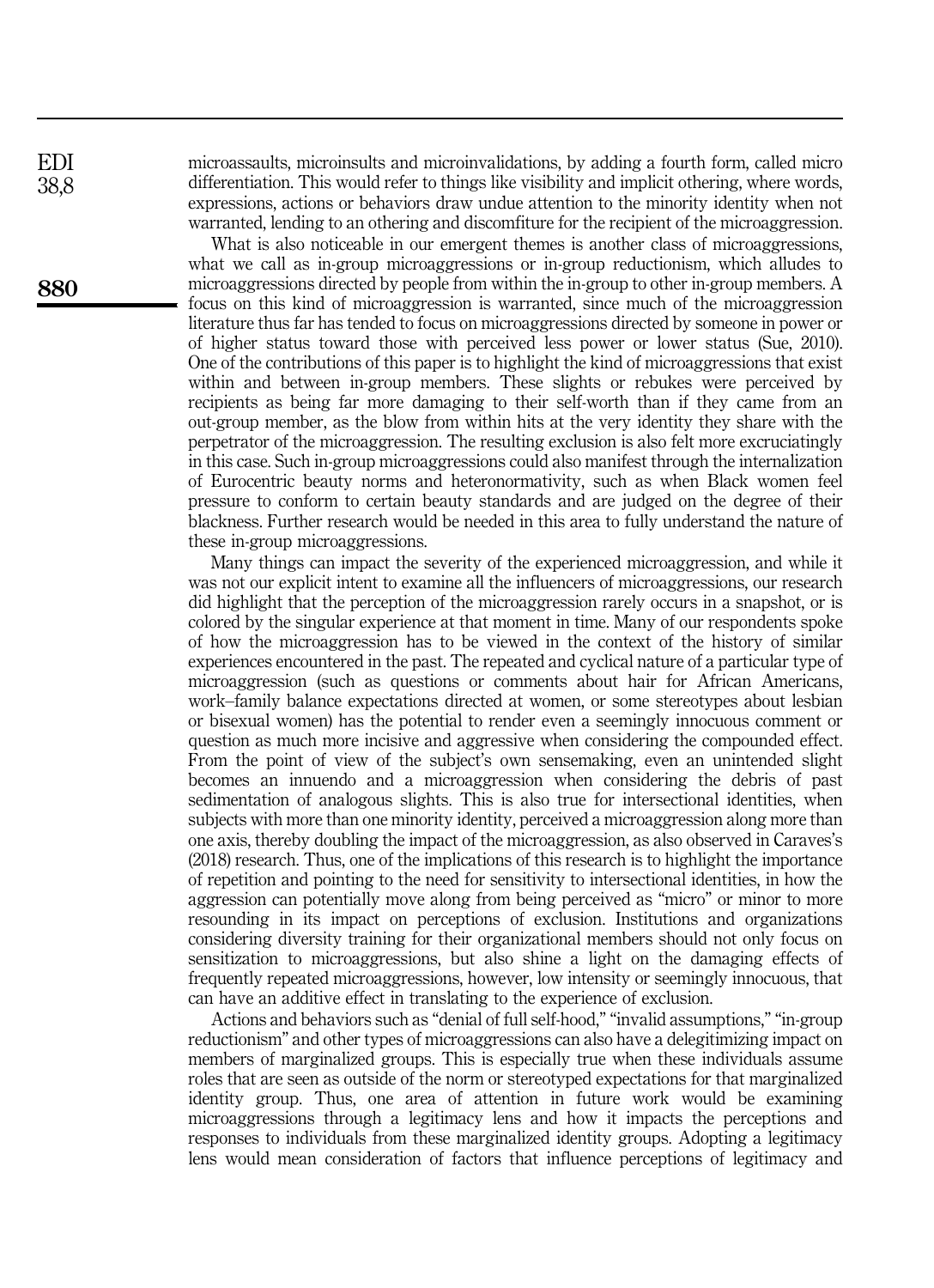attention to topics such as backlash, status attributions, and the role of power in the Microaggression experience of microaggressions. This would be especially useful in developing tools and practices to limit the self-reinforcing cycle of illegitimacy that is often experienced by people within marginalized identity groups such as women in leadership roles (Vial *et al.*, 2016).

Another area of future exploration that our research underscores is the need to focus on intersectional microaggressions. Our findings suggest that microaggression experiences can also be located at the intersection of multiple marginalized identities (such as race and gender, gender and sexual orientation, etc.). Intersectional microaggressions offer a rich domain of inquiry for future research to unpack the ways in which intersecting marginalized identities impact the experience. Further research could also explore what impact the microaggression has on intersectional identities. Does an experience of microaggression directed at one of the minority identities, make that particular identity more salient or less so? Not just in terms of impact on identities, but also in terms of dealing or coping with the microaggression, intersectionality opens a more complex frontier for exploration in diversity research. Thus, future research in this substantive area could benefit from an intersectional recruitment of participants to allow for a deeper exploration of intersectional microaggressions.

# **Conclusion**

Given the nascent stage of the microaggression research program, our study is an attempt to add to the body of knowledge on microaggressions, from the perspective of the recipients of such aggressions. We examine the microaggression experience along differing minority identities that include race, gender, religion and sexual orientation. In exploring the nature of microaggressions, analysis of the focus group transcripts reveal some common themes across the microaggressions directed at marginalized minority identities. The six emergent themes are discussed and we draw attention to an important influencer of the microaggression experience, namely, the frequency or repetition of occurrence and the historical experience of the experiencer. We highlight new forms of microaggressions, add to the microaggression taxonomy and draw attention to the experience of intersectional microaggressions, an avenue for future exploration.

## References

- Basford, T.E., Offermann, L.R. and Behrend, T.S. (2014), "Do you see what I see? Perceptions of gender microaggressions in the workplace", Psychology of Women Quarterly, Vol. 38 No. 3, pp. 340-349.
- Caraves, J. (2018), "Straddling the school-to-prison pipeline and gender non-conforming microaggressions as a Latina lesbian", Journal of LGBT Youth, Vol. 15 No. 1, pp. 52-69.
- Clark, D.K.S., Spanierman, L.B., Isaac, P. and Poolokasingham, G. (2014), " 'Do you live in a teepee?' Aboriginal students' experiences with racial microaggressions in Canada", Journal of Diversity in Higher Education, Vol. 7 No. 2, pp. 112-125.
- Collins, P.H. (2015), "Intersectionality's definitional dilemmas", Annual Review of Sociology, Vol. 41, pp. 1-20, available at:<http://dx.doi.org/10.1146/annurev-soc-073014-112142>
- Crenshaw, K. (1989), "Demarginalizing the intersection of race and sex: a Black feminist critique of antidiscrimination doctrine, feminist theory, and antiracist politics", University of Chicago Legal Forum, Vol. 1989 No. 1, available at:<http://chicagounbound.uchicago.edu/uclf/vol1989/iss1/8>
- Creswell, J.W. (2013), Qualitative Inquiry and Research Design: Choosing Among the Five Approaches, Sage Publications, Thousand Oaks, CA.
- Endo, R. (2015), "How Asian American female teachers experience racial microaggressions from pre-service preparation to their professional careers", Urban Review, Vol. 47 No. 4, pp. 601-625, doi: 10.1007/s11256-015-0326-9.

experiences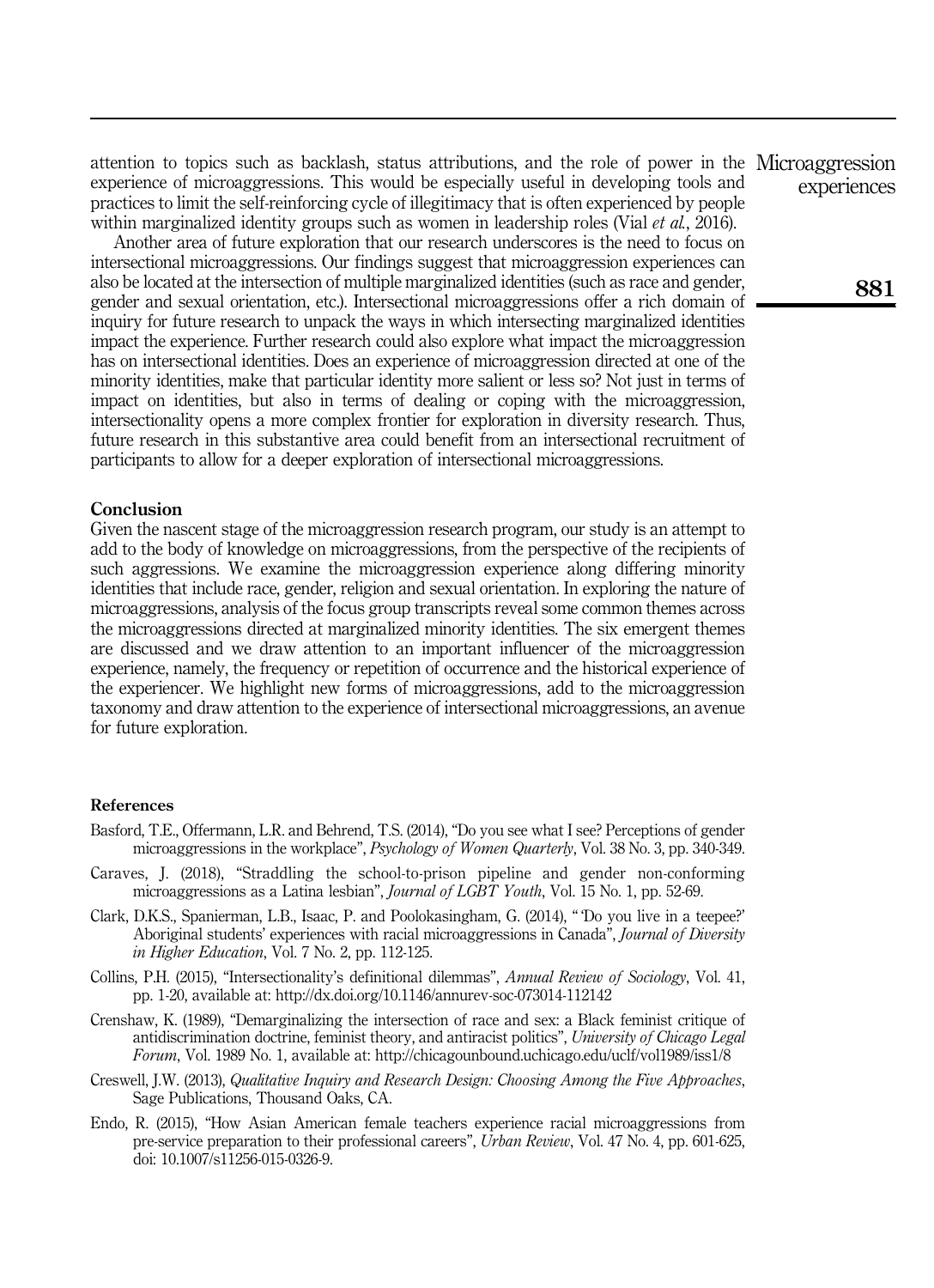| EDI<br>38,8 | Gartner, R.E. and Sterzing, P.R. (2016), "Gender microaggressions as a gateway to sexual harassment<br>and sexual assault: expanding the conceptualization of youth sexual violence", <i>Journal of</i><br><i>Women and Social Work, Vol. 31 No. 4, pp. 491-503.</i>                             |
|-------------|--------------------------------------------------------------------------------------------------------------------------------------------------------------------------------------------------------------------------------------------------------------------------------------------------|
|             | Harwood, S.A., Huntt, M.B., Mendenhall, R. and Lewis, J.A. (2012), "Racial microaggressions in the<br>residence halls: experiences of students of color at a predominantly white university", <i>Journal of</i><br>Diversity in Higher Education, Vol. 5 No. 3, pp. 159-173.                     |
| 882         | Holmes, O. IV (2010), "Redefining the way we look at diversity: a review of recent diversity and<br>inclusion findings in organizational research", Equality, Diversity and Inclusion: An International<br><i>Journal</i> , Vol. 29 No. 1, pp. 131-135.                                          |
|             | Husain, A. and Howard, S. (2017), "Religious microaggressions: a case study of Muslim Americans",<br>Journal of Ethnic & Cultural Diversity in Social Work, Vol. 26 Nos 1-2, pp. 139-152.                                                                                                        |
|             | Kaskan, E.R. and Ho, I.K. (2016), "Microaggressions and female athletes", Sex Roles: A Journal of<br><i>Research</i> , Vol. 74 Nos 7-8, pp. 275-287.                                                                                                                                             |
|             | Kohli, R. and Solórzano, D.G. (2012), "Teachers, please learn our names! Racial microaggressions and<br>the K-12 classroom", Race, Ethnicity & Education, Vol. 15 No. 4, pp. 441-462.                                                                                                            |
|             | Leung, K.E. (2017), "Microaggressions and sexual harassment: how the severe or pervasive standard<br>fails women of color", Texas Journal on Civil Liberties & Civil Rights, Vol. 23 No. 1, pp. 79-102.                                                                                          |
|             | Lewis, J.A., Mendenhall, R., Harwood, S.A. and Huntt, M.B. (2016), "'Ain't I a woman?' Perceived<br>gendered racial microaggressions experienced by Black women", The Counseling Psychologist,<br>Vol. 44 No. 5, pp. 758-780.                                                                    |
|             | Lilienfeld, S.O. (2017), "Microaggressions: strong claims, inadequate evidence", <i>Perspectives on</i><br><i>Psychological Science, Vol. 12 No. 1, pp. 138-169.</i>                                                                                                                             |
|             | McClelland, S.I., Rubin, J.D. and Bauermeister, J.I. (2016), "Young bisexual women's interpretations of<br>microaggressions", <i>Psychology of Women Quarterly</i> , Vol. 40 No. 4, pp. 532-550.                                                                                                 |
|             | Moustakas, C.E. (1994), Phenomenological Research Methods, Sage Publications, Thousand Oaks, CA.                                                                                                                                                                                                 |
|             | Nadal, K.L., Rivera, D.P. and Corpus, M.J.H. (2010), "Sexual orientation and transgender<br>microaggressions: implications for mental health and counseling", in Sue, D.W. (Ed.),<br>Microaggressions and Marginality: Manifestation, Dynamics, and Impact, Wiley, Hoboken, NJ,<br>pp. 217-240.  |
|             | Nadal, K.L., Griffin, K.E., Hamit, S., Leon, J. and Tobio, M. (2012), "Subtle and overt forms of<br>islamophobia: microaggressions toward Muslim Americans", Journal of Muslim Mental Health,<br>Vol. 6 No. 2, pp. 15-37.                                                                        |
|             | Nadal, K.L., Griffin, K.E., Wong, Y., Hamit, S. and Rasmus, M. (2014), "The impact of racial<br>microaggressions on mental health: counseling implications for clients of color", Journal of<br>Counseling & Development, Vol. 92 No. 1, pp. 57-66.                                              |
|             | Nadal, K.L., Wong, Y., Sriken, J., Griffin, K. and Fujii-Doe, W. (2015), "Racial microaggressions<br>and Asian Americans: an exploratory study on within-group differences and mental health",<br>Asian American Journal of Psychology, Vol. 6 No. 2, pp. 136-144.                               |
|             | Nadal, K.L., Davidoff, K.C., Davis, L.S., Wong, Y., Marshall, D. and McKenzie, V. (2015), "A qualitative<br>approach to intersectional microaggressions: understanding influences of race, ethnicity,<br>gender, sexuality, and religion", Qualitative Psychology, Vol. 2 No. 2, pp. 147-163.    |
|             | Pierce, C., Carew, J., Pierce-Gonzalez, D. and Willis, D. (1978), "An experiment in racism: TV<br>commercials", in Pierce, C. (Ed.), <i>Television and Education</i> , Sage, Beverly Hills, CA, pp. 62-88.                                                                                       |
|             | Shelton, K. and Delgado-Romero, E.A. (2011), "Sexual orientation microaggressions: the experience of<br>lesbian, gay, bisexual, and queer clients in psychotherapy", Journal of Counseling Psychology,<br>Vol. 58 No. 2, pp. 210-221.                                                            |
|             | Sterzing, P.R., Gartner, R.E., Woodford, M.R. and Fisher, C.M. (2017), "Sexual orientation, gender, and<br>gender identity microaggressions: toward an intersectional framework for social work<br>research", Journal of Ethnic & Cultural Diversity in Social Work, Vol. 26 Nos 1-2, pp. 81-94. |